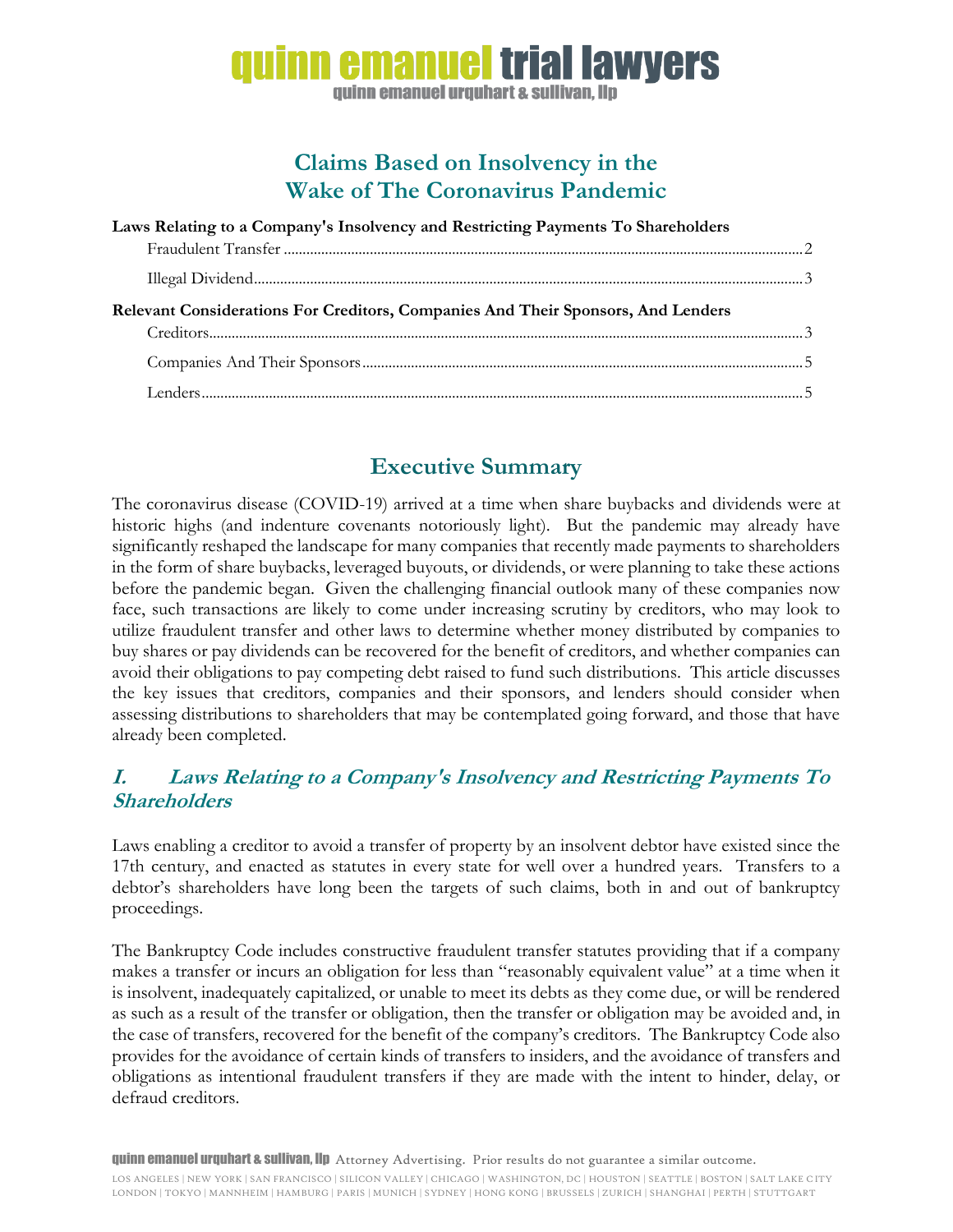# **emanuel trial lawvers**

**guinn emanuel urguhart & sullivan. Ilp** 

Each state has similar fraudulent transfer statutes that may be invoked by creditors in the absence of a bankruptcy filing, and some states have also passed laws imposing personal liability on directors who willfully or negligently authorize the issuance of a dividend or redemption of stock if the corporation has insufficient capital.

### Fraudulent Transfer

It is generally settled that a company that pays dividends to its shareholders, or redeems its stock in connection with a share buyback or leveraged buyout, does not receive "reasonably equivalent value," as that term is used in the state and federal constructive fraudulent transfer statutes. Further, in some circumstances, payments to insiders, such as on account of loans or management fees, can also be avoided as constructive fraudulent transfers even if made for reasonably equivalent value, if the debtor was insolvent at the time that the transfer was made. For intentional fraudulent transfer claims, the question is whether a debtor made a transfer with the intent to hinder, delay or defraud creditors, and the analysis almost always requires a showing that the debtor was insolvent at the time of, or rendered insolvent by, the transfer.

Thus, a challenge to any such transfer as a constructive fraudulent transfer will hinge on the financial condition of the company at the time of the transfer. The analysis employed by courts when determining whether a company is insolvent, has unreasonably small capital, or is unable to pay its debts as they mature is summarized below:

- **Balance Sheet Insolvency.** A company is "balance sheet insolvent" if the fair value of its liabilities exceeds the fair value of its assets. *See, e.g.*, *Mellon Bank, N.A. v. Metro Commc'ns, Inc.*, 945 F.2d 635, 648 (3d Cir. 1991); *In re Lyondell Chem. Co.*, 567 B.R. 55, 109 (Bankr. S.D.N.Y. 2017). Notwithstanding the accounting-centric title of the test, it does not utilize the "book value" of assets. Rather, as one appellate court explained, the primary question is: "What would a buyer be willing to pay for the debtor's entire package of assets and liabilities? If the price is positive, the firm is solvent; if negative, insolvent." *Covey v. Commercial Nat. Bank of Peoria*, 960 F.2d 657, 660 (7th Cir. 1992). Courts will look to various methodologies to test a company's balance sheet solvency, including discounted cash flow, comparables companies/transactions, and contemporaneous market evidence. Although courts look to market evidence (like trading prices) as a measure of solvency, there is always the question of how efficient the markets are and thus how much weight to put on that evidence. Given the market turmoil in connection with the COVID-19 pandemic, there may be colorable arguments militating against placing too much weight on market prices.
- **Unreasonably Small Capital.** "Unreasonably small capital" is a financial condition that may fall short of balance sheet insolvency but will likely lead to insolvency at some point in the future. "The difference between insolvency and 'unreasonably small' assets … is the difference between being bankrupt on the day" the transaction is consummated and "having at that moment such meager assets that bankruptcy is a consequence both likely and foreseeable." *Boyer v. Crown Stock Distribution, Inc.*, 587 F.3d 787, 794 (7th Cir. 2009); *see also In re Lyondell Chem. Co.*, 567 B.R. at 109. Courts consider a number of factors to determine whether a company has reasonable capital at the time of a transfer or incurrence of an obligation, including financial metrics relative to industry peers, foreseeable future events impacting performance, and the availability of additional borrowing.
- **Inability to Pay Debts As They Mature.** A transfer or obligation will also be avoided where the company intended to incur, or believed that it would incur, debts that would be beyond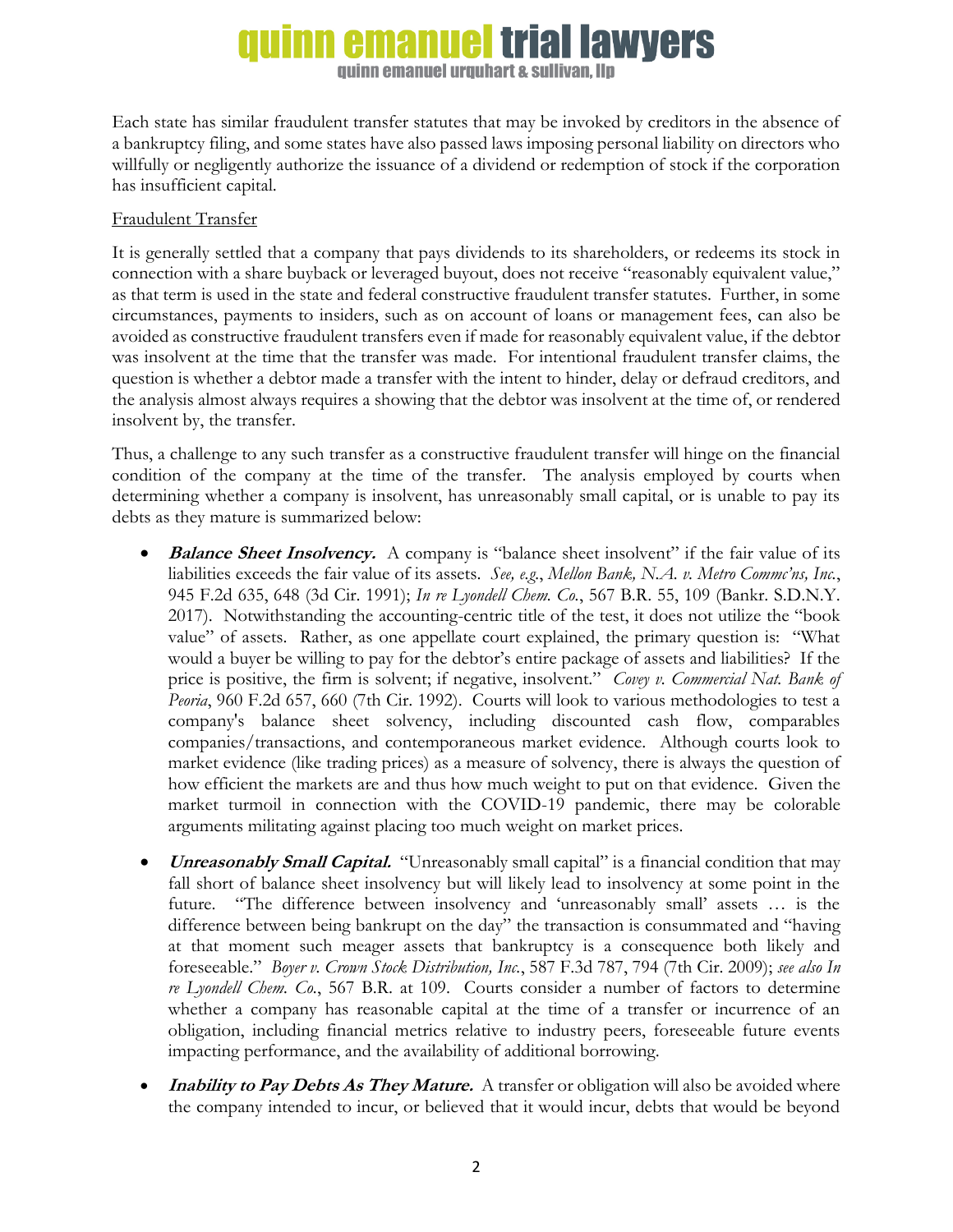# **emanuel trial lawvers**

**guinn emanuel urguhart & sullivan. Ilp** 

its ability to pay as they matured. While the statute suggests a standard based on subjective intent, courts have held that the intent requirement can be inferred where facts and circumstances surrounding the transaction show that the company could not have reasonably believed that it would be able to pay its debts as they matured.

#### Illegal Dividend

Some states also have statutes making it illegal for corporations to issue dividends or redeem stock when they are in financial distress. For example, under section 173 of the Delaware General Corporations Law ("DGCL"), a dividend is illegal unless it is made out of "surplus" or, if no surplus exists, out of net profits for the fiscal year in which the dividend is declared or the preceding year. *See also* 6 DGCL § 18-607 (imposing liability on LLC members that knowingly received unlawful distributions). And a share redemption is illegal under DGCL section 160 if it is made "when the capital of the corporation is impaired, or when such purchase or redemption would cause any impairment of the capital of the corporation." "Surplus" is the amount by which total assets exceed total liabilities, and thus is similar to balance sheet insolvency, and capital is generally "impaired" when the funds used for a redemption exceed surplus. Under DGCL section 174, directors who willfully or negligently approve an illegal dividend or share redemption are "jointly and severally liable" for the full amount of the wrongfully-approved transfer. New York law contains similar provisions.

## **II. Relevant Considerations For Creditors, Companies And Their Sponsors, And Lenders**

The uncertain economic outlook caused by COVID-19 will undoubtedly result in intense scrutiny over dividends to shareholders, stock buybacks, and redemptions that were recently completed and that may be consummated going forward. Creditors, companies and their sponsors, and lenders alike should be cognizant of the risks that such transactions will be challenged as fraudulent transfers or illegal dividends, the steps that can be taken to seek the avoidance and disgorgement of moneys paid to shareholders, and measures that may be implemented to protect such payments from challenge.

#### **Creditors**

Creditors of companies that are no longer able to pay their debts, and that redeemed their stock or issued dividends in the early months of 2020, may look to challenge the transfers made to shareholders (and any obligations incurred to fund such payments) as actual or constructive fraudulent transfers or illegal dividends on the ground that the company should have foreseen the economic downturn that was to come, and/or was able to predict the downturn but issued the dividend or redemption anyway in an effort to transfer value to shareholders while it still could. An analysis of balance sheet solvency "should begin with a review of management's projections," which the court will assess for reasonableness based on what was known at the time of the transfer or incurrence of obligation. *In re Lyondell Chem. Co.*, 567 B.R. at 109-110; *In re Iridium Operating LLC*, 373 B.R. 283, 347 (Bankr. S.D.N.Y. 2007). Similarly, the test for unreasonably small capital and inability to pay debts is "reasonable foreseeability." *Moody v. Security Pacific Business Credit, Inc.*, 971 F.2d 1056 (3d Cir. 1992). While it may be unlikely that a company could have foreseen the unprecedented COVID-19 outbreak and the economic downturn it has caused, creditors may argue that COVID-19's impact became reasonably foreseeable in the weeks or months before it was labeled a pandemic, or reached American shores. Creditors may also argue that a company was already insolvent prior to COVID-19, and that the virus was only an overlapping, intervening cause. The flip side of this, is that defendants in a fraudulent transfer case are likely to argue that COVID-19 caused the company's insolvency or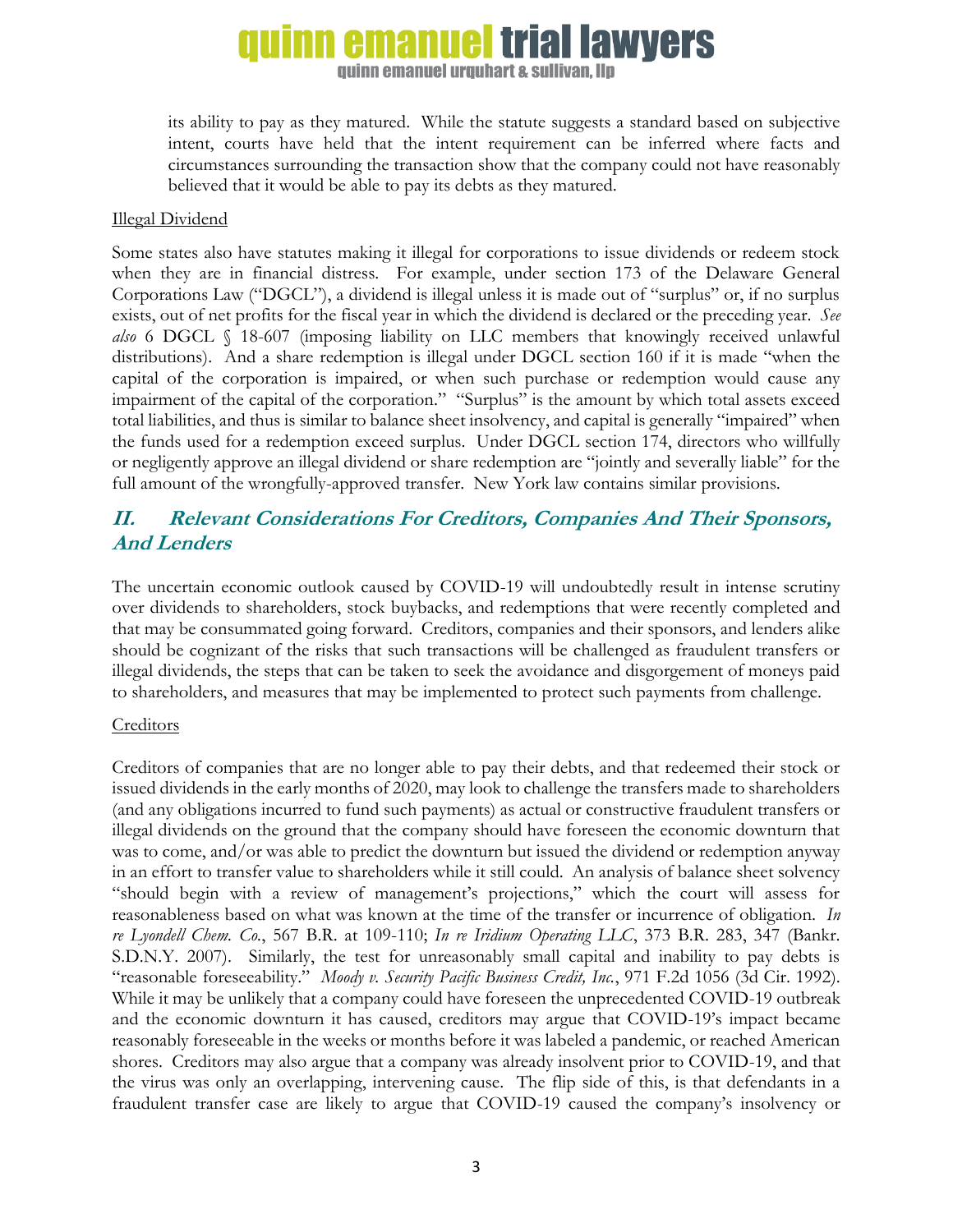### **trial lawyers** emanuel

**guinn emanuel urguhart & sullivan. Ilp** 

inadequacy of capital, even where there is strong evidence that the company was already at that point prior to the pandemic. This may lead to significant factual and expert-driven disputes regarding the company's financial condition, perhaps more than typical. Additionally, creditors of companies that choose to go forward with redemptions or dividends in the current economic climate, and subsequently suffer financial distress, will undoubtedly challenge the payments to shareholders and any associated debt incurred by the company.

If the company in question files for federal bankruptcy protection, creditors' rights to pursue claims for fraudulent transfer or illegal dividend will vest in the bankruptcy estate, to be pursued for the benefit of all of the debtor's creditors by the bankruptcy trustee (or debtor in possession in chapter 11 cases), or, under certain circumstances, by other parties, such as a creditors' committee, standing in the debtor's shoes. Unlike state law fraudulent transfer statutes, bankruptcy law permits the bankruptcy estate to avoid a transfer for the benefit of all creditors, even if certain creditors would not otherwise be able to bring fraudulent transfer claims on their own. Depending upon the nature and structure of the payments to shareholders, the shareholders may be immunized from constructive fraudulent transfer claims under the Bankruptcy Code's "safe harbors," but will still be subject to claims for intentional fraudulent transfers made during the two-year period preceding the bankruptcy filing. Creditors should monitor the bankruptcy case closely, and may want to take an active role in the proceedings to ensure that claims relating to payments to shareholders are being effectively pursued.

But creditors do not need a bankruptcy filing in order to pursue fraudulent transfer claims. Rather, in the absence of such a filing, creditors themselves may challenge payments to shareholders and associated debt obligations under state law fraudulent transfer and illegal dividend statutes. While the Bankruptcy Code safe harbors will not apply outside of bankruptcy, however, creditors could face other limitations. For instance, although fraudulent transfer claims are not rooted in contract, bond indentures routinely include "no action" clauses that may restrict an individual bondholder's ability to commence a lawsuit. The no action clauses typically limit bondholders' right to institute an action either (i) solely with respect to the indenture, or (ii) with respect to the indenture or the notes. Where the indenture includes the former language, the no-action clause will not limit a creditor's rights to assert its own fraudulent transfer claims if the indenture is governed by New York law. *Quadrant Structured v. Vertin*, 23 N.Y.3d 549 (2014). However, where an indenture's no-action clause extends to claims under the "Notes" or "Securities" (in addition to merely claims under "the Indenture"), creditors will have to confront the no-action clause in order to pursue the claims directly.

To date, it has been generally accepted that the indenture trustee appointed under an indenture may act where the no action clause prevents bondholders from doing so. However, the defendant in *UMB Bank, N.A. v. Neiman Marcus Group, Inc.*, Index. No. 654509/2019 (N.Y. Sup.) is currently asserting that an indenture trustee may not assert a fraudulent transfer claim if there is no contractual default under the indenture, even where the bondholders may be precluded from doing so by the no action clause. The Delaware Chancery Court recently held that Delaware law does not require a plaintiffcreditor to hold an accelerated or mature claim before commencing suit, but it remains to be seen whether an indenture trustee (which is inherently subject to the terms of its indenture) may do so, and if not, whether bondholders subject to an indenture with the broader no action clause may. *Burkhart v. Genworth Financial, Inc*., No. 2018-0691-JRS (Del. Ch. Jan. 31, 2020) ("[A] creditor with an unmature and contingent claim does have standing to bring a claim under [Delaware's Uniform Fraudulent Transfer Act] even though her contractual right to payment is contingent and not yet mature."). The law on this issue continues to evolve, and creditors seeking to challenge payments to shareholders or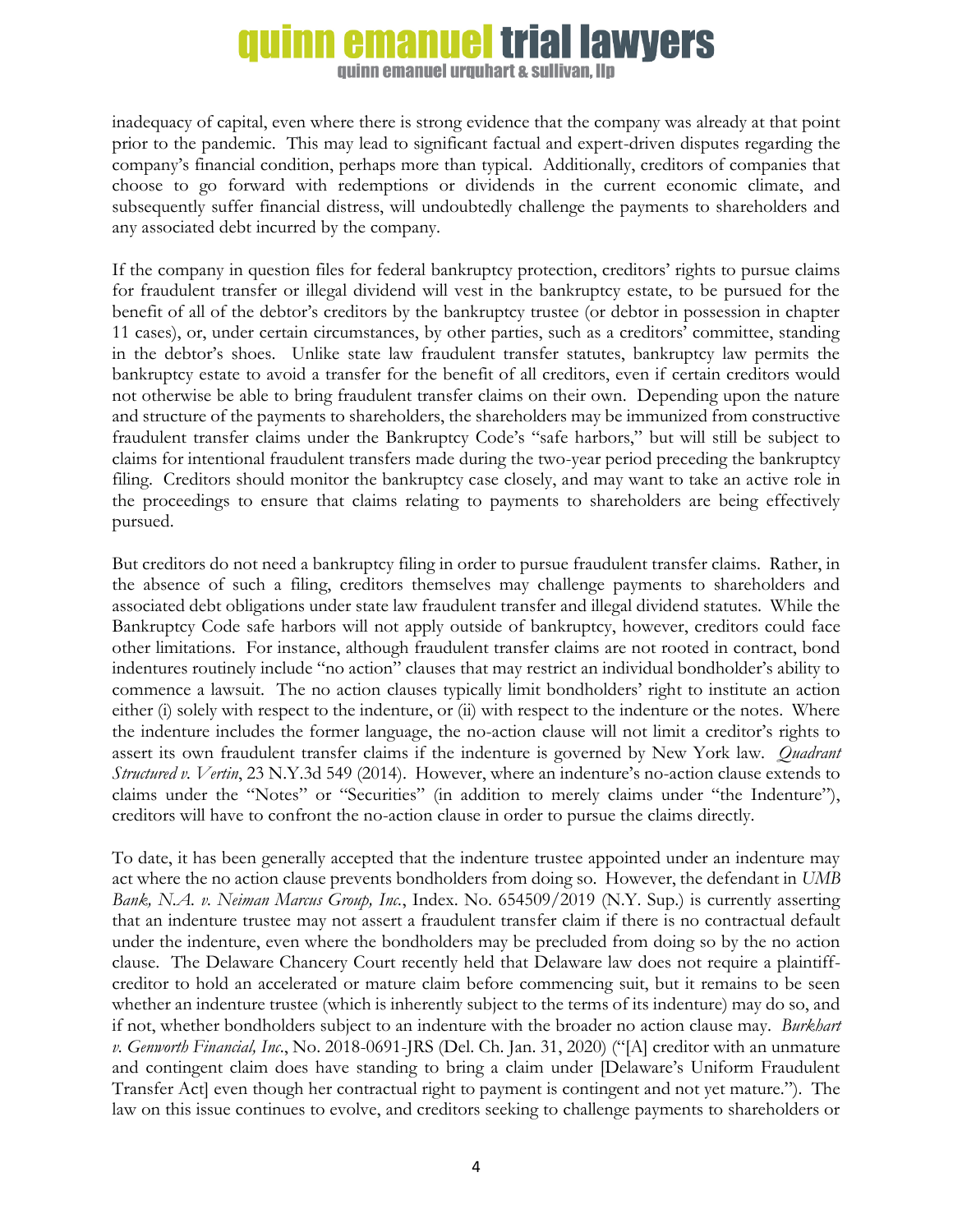## rial lawyers **guinn emanuel urguhart & sullivan. Ilp**

other transfers in the absence of a bankruptcy should ensure that they have considered this issue from all angles before commencing suit.

### Companies And Their Sponsors

As may go without saying, companies and sponsors that are currently planning share redemptions or dividends should look closely at the company's financial condition, and move forward only where they can comfortably conclude that the company has sufficient value and adequate liquidity to continue as a going concern following the transaction, taking into consideration reasonable assumptions regarding future performance and the impact of COVID-19 (as the virus is understood at the time of the transfer). Retaining an outside advisor to issue a solvency opinion is also a prudent course, though the opinion itself may be subject to challenge, and is not a guarantee that the payment will not be avoided.

### **Lenders**

Finally, lenders that are asked to knowingly fund distributions to shareholders should also be aware that the company's creditors, or in the case of a bankruptcy, an estate representative acting on their behalf, may subsequently seek to avoid the debt, as well as recover any interest or principal payments that have been made. While lien transfers made and obligations incurred on account of loans that ostensibly provided actual proceeds to the borrower are typically considered to be for reasonably equivalent value, under a theory referred to as "collapsing," *HBE Leasing Corp. v. Frank*, 48 F.3d 623 (2d Cir. 1995), a court may treat the lenders as providing no value to the company if they were aware that the proceeds of their loan would be used to fund a second transfer that would provide no value to the company, such as a dividend or stock redemption.